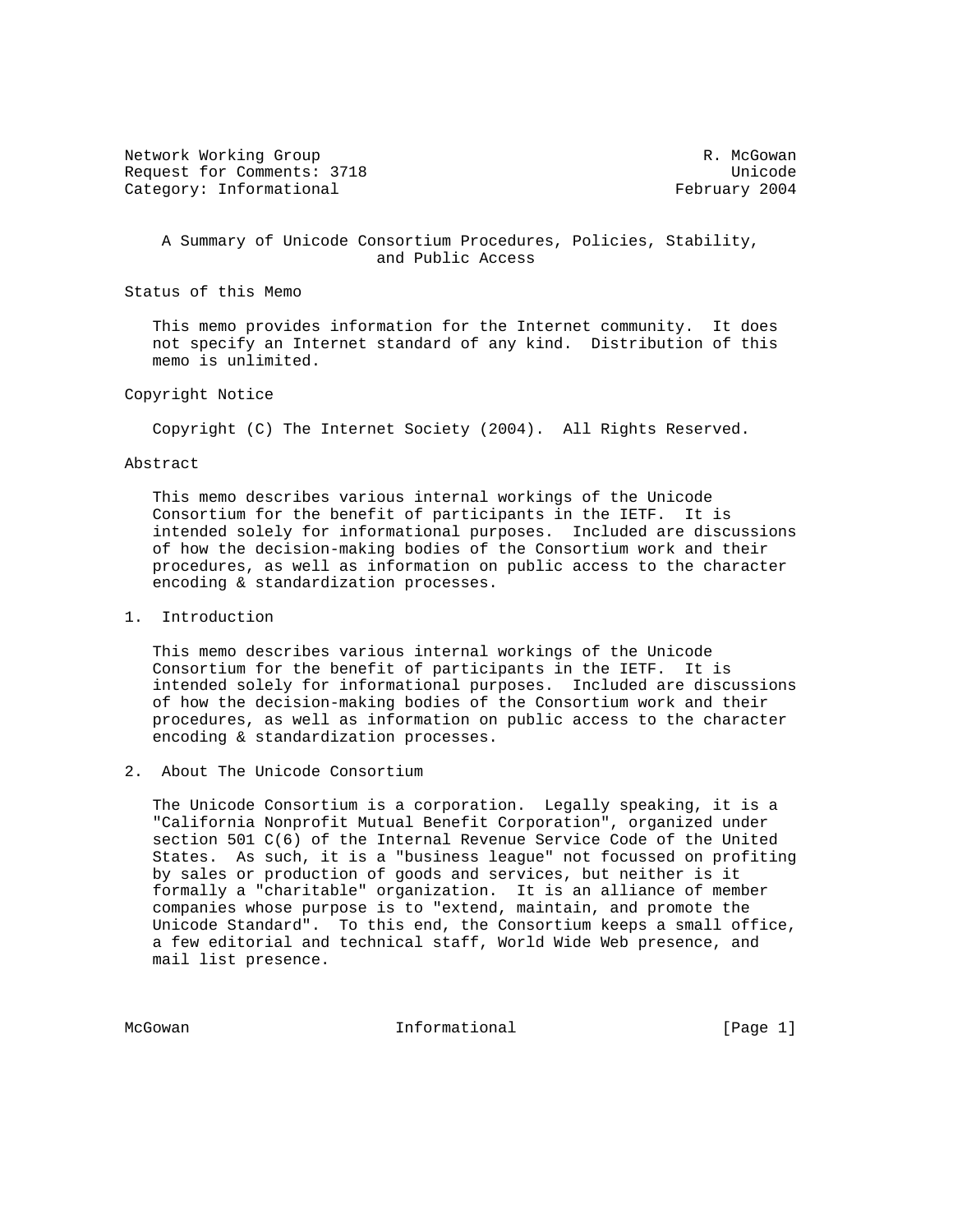The corporation is presided over by a Board of Directors who meet annually. The Board is comprised of individuals who are elected annually by the full members for three-year terms. The Board appoints Officers of the corporation to run the daily operations.

 Membership in the Consortium is open to "all corporations, other business entities, governmental agencies, not-for-profit organizations and academic institutions" who support the Consortium's purpose. Formally, one class of voting membership is recognized, and dues-paying members are typically for-profit corporations, research and educational institutions, or national governments. Each such full member sends representatives to meetings of the Unicode Technical Committee (see below), as well as to a brief annual Membership meeting.

3. The Unicode Technical Committee

 The Unicode Technical Committee (UTC) is the technical decision making body of the Consortium. The UTC inherited the work and prior decisions of the Unicode Working Group (UWG) that was active prior to formation of the Consortium in January 1991.

 Formally, the UTC is a technical body instituted by resolution of the board of directors. Each member appoints one principal and one or two alternate representatives to the UTC. UTC representatives frequently do, but need not, act as the ordinary member representatives for the purposes of the annual meeting.

 The UTC is presided over by a Chair and Vice-Chair, appointed by the Board of Directors for an unspecified term of service.

 The UTC meets 4 to 5 times a year to discuss proposals, additions, and various other technical topics. Each meeting lasts 3 to 4 full days. Meetings are held in locations decided upon by the membership, frequently in the San Francisco Bay Area. There is no fee for participation in UTC meetings. Agendas for meetings are not generally posted to any public forum, but meeting dates, locations, and logistics are posted well in advance on the "Unicode Calendar of Events" web page.

 At the discretion of the UTC chair, meetings are open to participation of member and liaison organizations, and to observation by others. The minutes of meetings are also posted publicly on the "UTC Minutes" page of the Unicode Web site.

 All UTC meetings are held jointly with the INCITS Technical Committee L2, the body responsible for Character Code standards in the United States. They constitute "ad hoc" meetings of the L2 body and are

McGowan 101 Informational 1000 Informational 1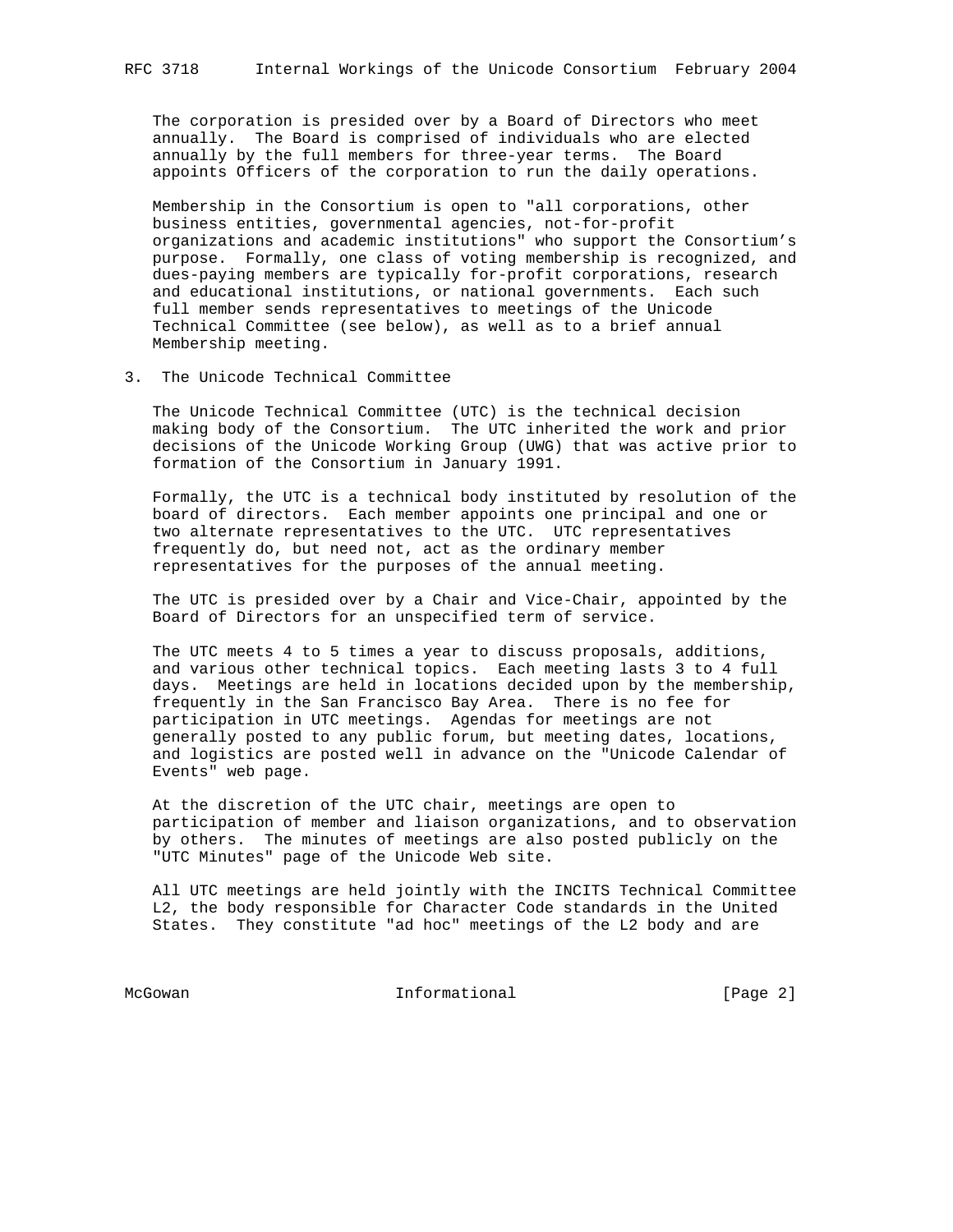usually followed by a full meeting of the L2 committee. Further information on L2 is available on the official INCITS web page.

4. Unicode Technical Committee Procedures

 The formal procedures of the UTC are publicly available in a document entitled "UTC Procedures", available from the Consortium, and on the Unicode web site.

 Despite the invocation of Robert's Rules of Order, UTC meetings are conducted with relative informality in view of the highly technical nature of most discussions. Meetings focus on items from a technical agenda organized and published by the UTC Chair prior to the meeting. Technical items are usually proposals in one of the following categories:

- 1. Addition of new characters (whole scripts, additions to existing scripts, or other characters)
- 2. Preparation and Editing of Technical Reports and Standards
- 3. Changes in the semantics of specific characters
- 4. Extensions to the encoding architecture and forms of use

 Note: There may also be changes to the architecture, character properties, or semantics. Such changes are rare, and are always constrained by the "Unicode Stability Policies" posted on the Unicode web site. Significant changes are undertaken in consultation with liaison organizations, such as W3C and IETF, which have standards that may be affected by such changes. See sections 5 and 6 below.

Typical outputs of the UTC are:

- 1. The Unicode Standard, major and minor versions (including the Unicode Character Database)
- 2. Unicode Technical Reports
- 3. Stand-alone Unicode Technical Standards
- 4. Formal resolutions
- 5. Liaison statements and instructions to the Unicode liaisons to other organizations.

McGowan **Informational** Informational [Page 3]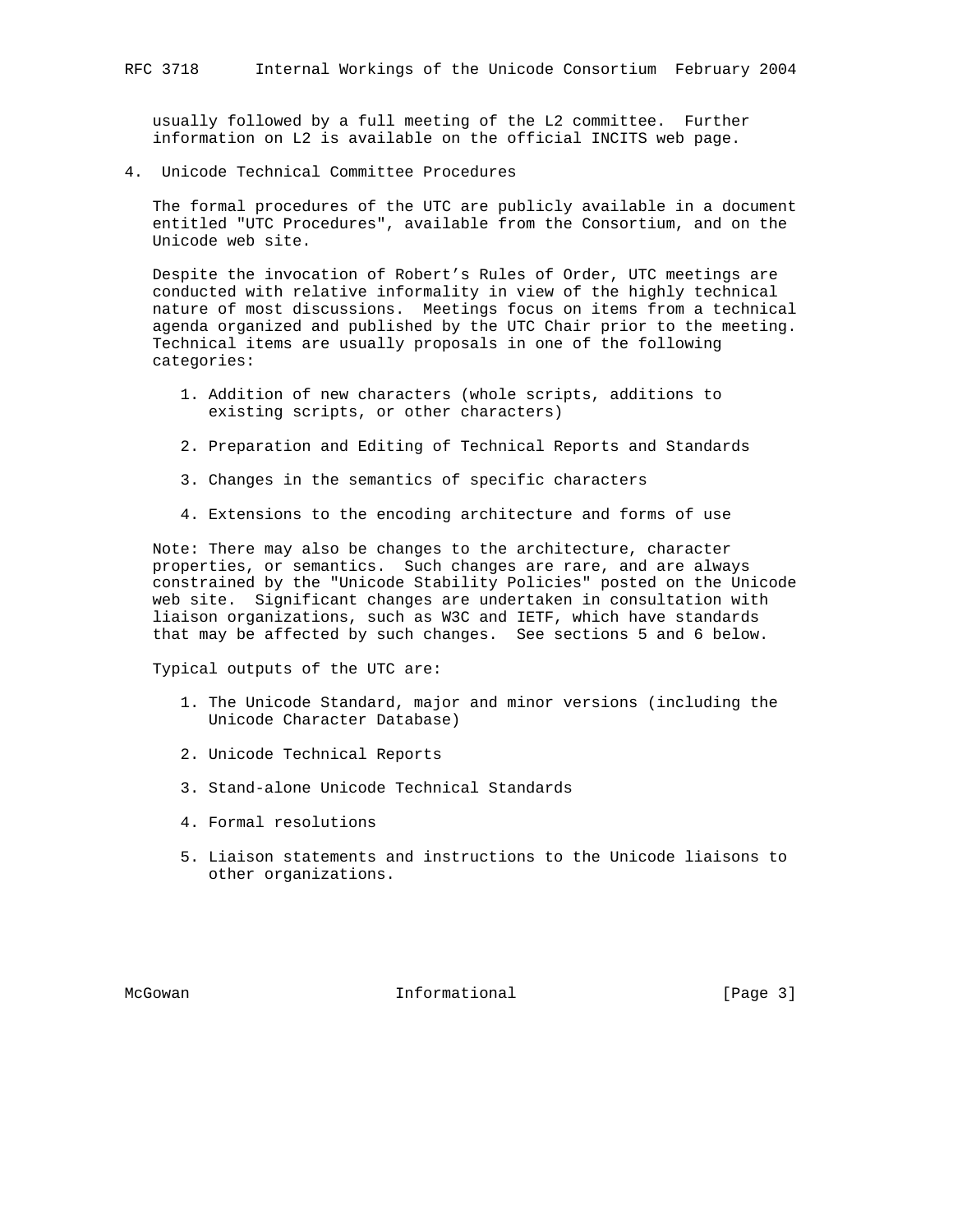For each technical item on the meeting agenda, the general process is as follows:

- 1. Introduction by the topic sponsor
- 2. Proposals and discussion
- 3. Consensus statements or formal motions
- 4. Assignment of formal actions to implement decisions
- 5. Unicode Technical Committee Motions

 Technical topics of any complexity never proceed from initial proposal to final ratification or adoption into the standard in the course of one UTC meeting. The UTC members and presiding officers are aware that technical changes to the standard have broad consequences to other standards, implementers, and end-users of the standard. Input from other organizations and experts is often vital to the understanding of various proposals and for successful adoption into the standard.

 Technical topics are decided in UTC through the use of formal motions, either taken in meetings, or by means of thirty-day letter ballots. Formal UTC motions are of two types:

- 1. Simple motions
- 2. Precedents

 Simple motions may pass with a simple majority constituting more than 50 percent of the qualified voting members; or by a special majority constituting two-thirds or more of the qualified voting members.

Precedents are defined, according to the UTC Procedures as either

- (A) an existing Unicode Policy, or
- (B) an explicit precedent.

Precedents must be passed or overturned by a special majority.

Examples of implicit precedents include:

- 1. Publication of a character in the standard
- 2. Published normative character properties

McGowan **Informational** Informational [Page 4]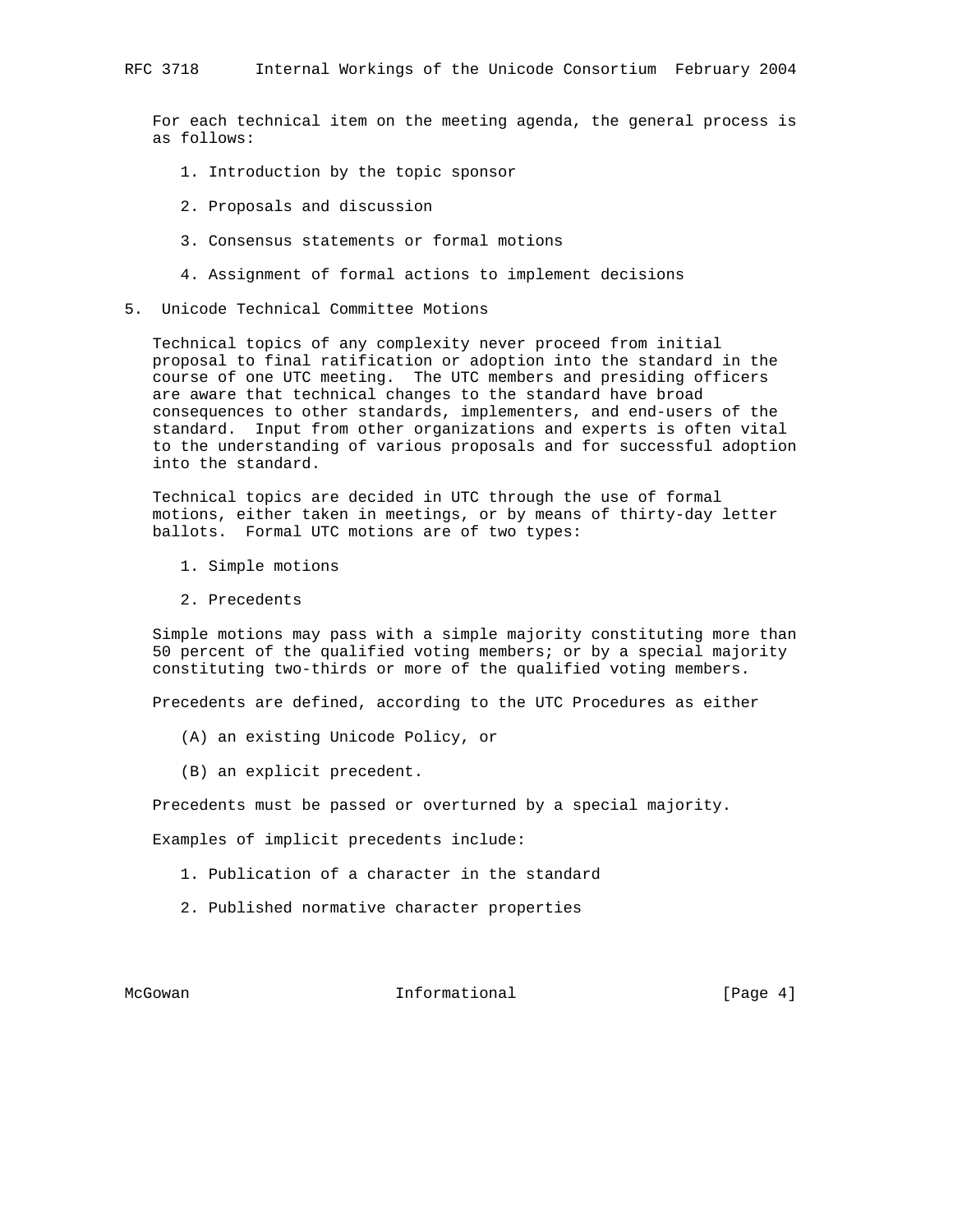3. Algorithms required for formal conformance

 An Explicit Precedent is a policy, procedure, encoding, algorithm, or other item that is established by a separate motion saying (in effect) that a particular prior motion establishes a precedent.

 A proposal may be passed either by a formal motion and vote, or by consensus. If there is broad agreement as to the proposal, and no member wishes to force a vote, then the proposal passes by consensus and is recorded as such in the minutes.

6. Unicode Consortium Policies

 Because the Unicode Standard is continually evolving in an attempt to reach the ideal of encoding "all the world's scripts", new characters will constantly be added. In this sense, the standard is unstable: in the standard's useful lifetime, there may never be a final point at which no more characters are added. Realizing this, the Consortium has adopted certain policies to promote and maintain stability of the characters that are already encoded, as well as laying out a Roadmap to future encodings.

 The overall policies of the Consortium with regard to encoding stability, as well as other issues such as privacy, are published on a "Unicode Consortium Policies" web page. Deliberations and encoding proposals in the UTC are bound by these policies.

 The general effect of the stability policies may be stated in this way: once a character is encoded, it will not be moved or removed and its name will not be changed. Any of those actions has the potential for causing obsolescence of data, and they are not permitted. The canonical combining class and decompositions of characters will not be changed in any way that affects normalization. In this sense, normalization, such as that used for International Domain Naming and "early normalization" for use on the World Wide Web, is fixed and stable for every character at the time that character is encoded. (Any changes that are undertaken because of outright errors in properties or decompositions are dealt with by means of an adjunct data file so that normalization stability can still be maintained by those who need it.)

 Once published, each version of the Unicode Standard is absolutely stable and will never be changed retroactively. Implementations or specifications that refer to a specific version of the Unicode Standard can rely upon this stability. If future versions of such implementations or specifications upgrade to a future version of the Unicode Standard, then some changes may be necessary.

McGowan **Informational** Informational [Page 5]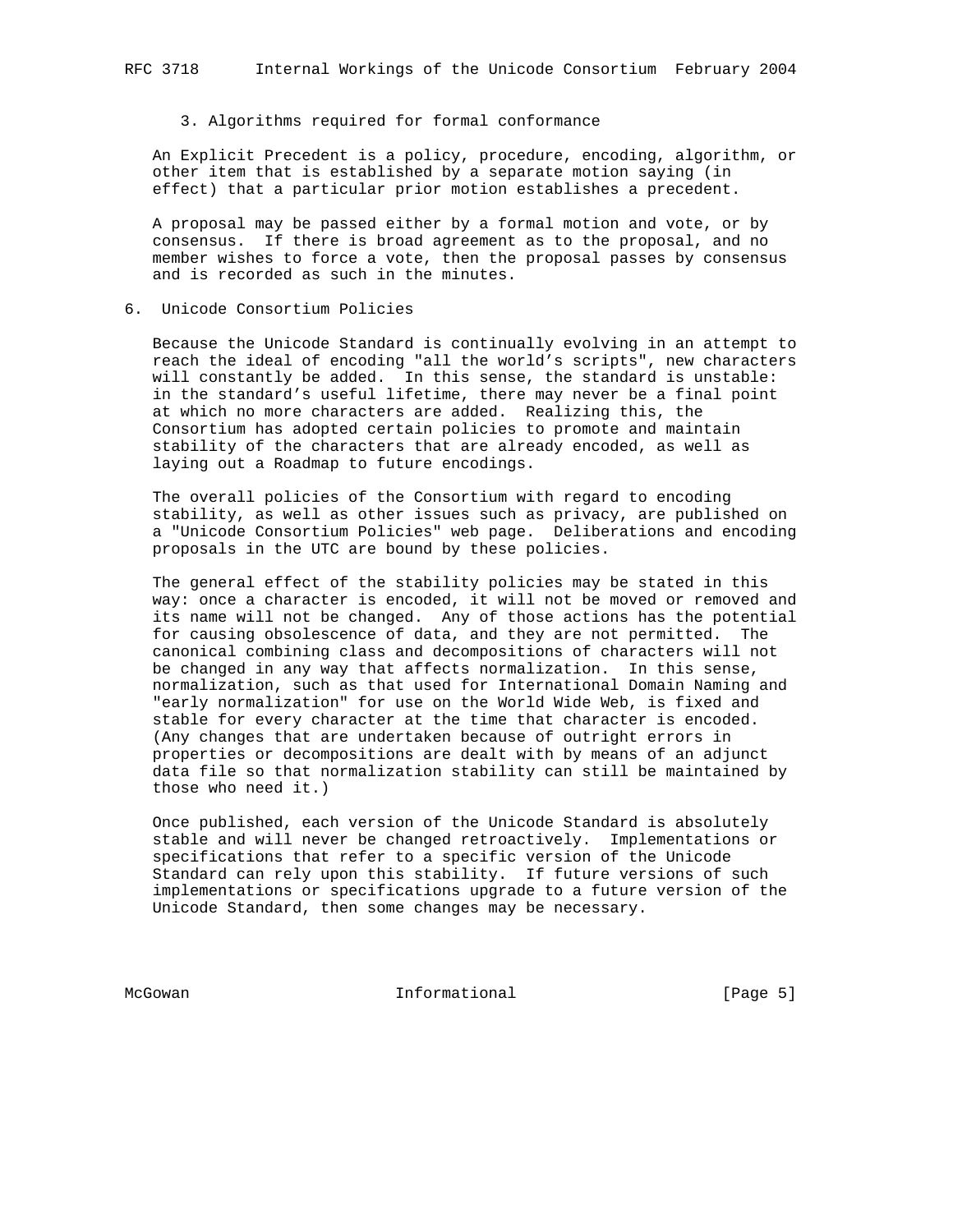Property values of characters, such as directionality for the Unicode Bidi algorithm, may be changed between versions of the standard in some circumstances. As less-well documented characters and scripts are encoded, the exact character properties and behavior may not be well known at the time the characters are first encoded. As more experience is gathered in implementing the newly encoded characters, adjustments in the properties may become necessary. This re-working is kept to a minimum. New and old versions of the relevant property tables are made available on the Consortium's web site.

 Normative and some informative data about characters is kept in the Unicode Character Database (UCD). The structure of many of these property values will not be changed. Instead, when new properties are defined, the Consortium adds new files for these properties, so as not to affect the stability of existing implementations that use the values and properties defined in the existing formats and files. The latest version of the UCD is available on the Consortium web site via the "Unicode Data" heading.

 Note on data redistribution: Unlike the situation with IETF documents, some parts of the Unicode Character Database may have restrictions on their verbatim redistribution with source-code products. Users should read the notices in files they intend to use in such products. The information contained in the UCD may be freely used to create derivative works (such as programs, compressed data files, subroutines, data structures, etc.) that may be redistributed freely, but some files may not be redistributable verbatim. Such restrictions on Unicode data files are never meant to prohibit or control the use of the data in products, but only to help ensure that users retrieve the latest official releases of data files when using the data in products.

#### 7. UTC and ISO (WG2)

 The character repertoire, names, and general architecture of the Unicode Standard are identical to the parallel international standard ISO/IEC 10646. ISO/IEC 10646 only contains a small fraction of the semantics, properties and implementation guidelines supplied by the Unicode Standard and associated technical standards and reports. Implementations conformant to Unicode are conformant to ISO/IEC 10646.

 ISO/IEC 10646 is maintained by the committee ISO/IEC JTC1/SC2/WG2. The WG2 committee is composed of national body representatives to ISO. Details on the ISO organization may be found on the official web site of the International Organization for Standardization (ISO).

McGowan **Informational** Informational [Page 6]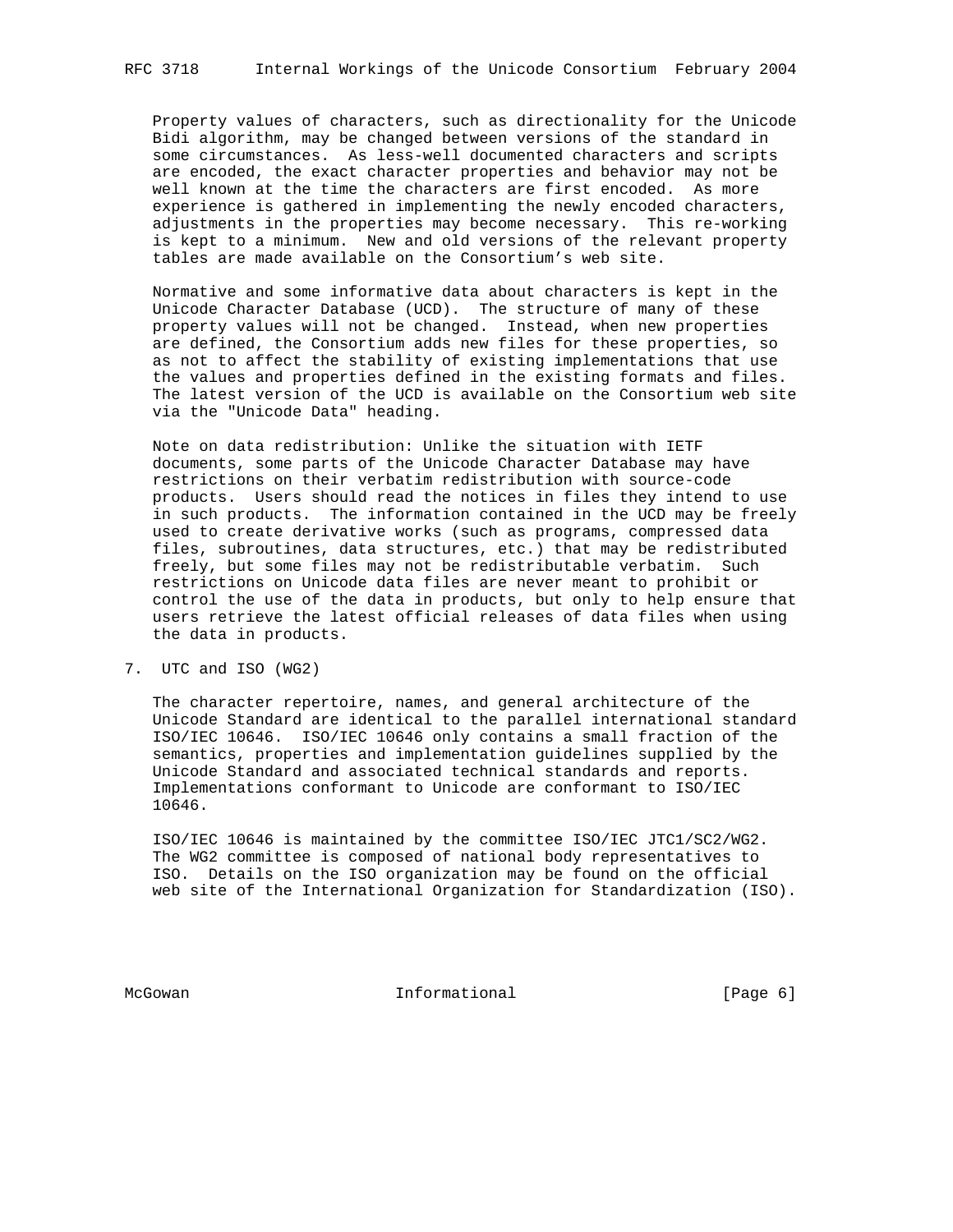Details and history of the relationship between ISO/IEC JTC1/SC2/WG2 and Unicode, Inc. may be found in Appendix C of The Unicode Standard. (A PDF rendition of the most recent printed edition of the Unicode Standard can be found on the Unicode web site.)

 WG2 shares with UTC the policies regarding stability: WG2 neither removes characters nor changes their names once published. Changes in both standards are closely tracked by the respective committees, and a very close working relationship is fostered to maintain synchronization between the standards.

 The Unicode Collation Algorithm (UCA) is one of a small set of other independent standards defined and maintained by UTC. It is not, properly speaking, part of the Unicode Standard itself, but is separately defined in Unicode Technical Standard #10 (UTS #10). There is no conformance relationship between the two standards, except that conformance to a specific base version of the Unicode Standard (e.g., 4.0) is specified in a particular version of a UTS. The collation algorithm specified in UTS #10 is conformant to ISO/IEC 14651, maintained by ISO/IEC JTC1/SC2, and the two organizations maintain a close relationship. Beyond what is specified in ISO/IEC 14651, the UCA contains additional constraints on collation, specifies additional options, and provides many more implementation guidelines.

8. Process of Technical Changes to the Unicode Standard

 Changes to The Unicode Standard are of two types: architectural changes, and character additions.

 Most architectural changes do not affect ISO/IEC 10646, for example, the addition of various character properties to Unicode. Those architectural changes that do affect both standards, such as additional UTF formats or allocation of planes, are very carefully coordinated by the committees. As always, on the UTC side, architectural changes that establish precedents are carefully monitored and the above-described rules and procedures are followed.

 Additional characters for inclusion in the The Unicode Standard must be approved both by the UTC and by WG2. Proposals for additional characters enter the standards process in one of several ways: through...

- 1. a national body member of WG2
- 2. a member company or associate of UTC
- 3. directly from an individual "expert" contributor

McGowan **Informational** Informational [Page 7]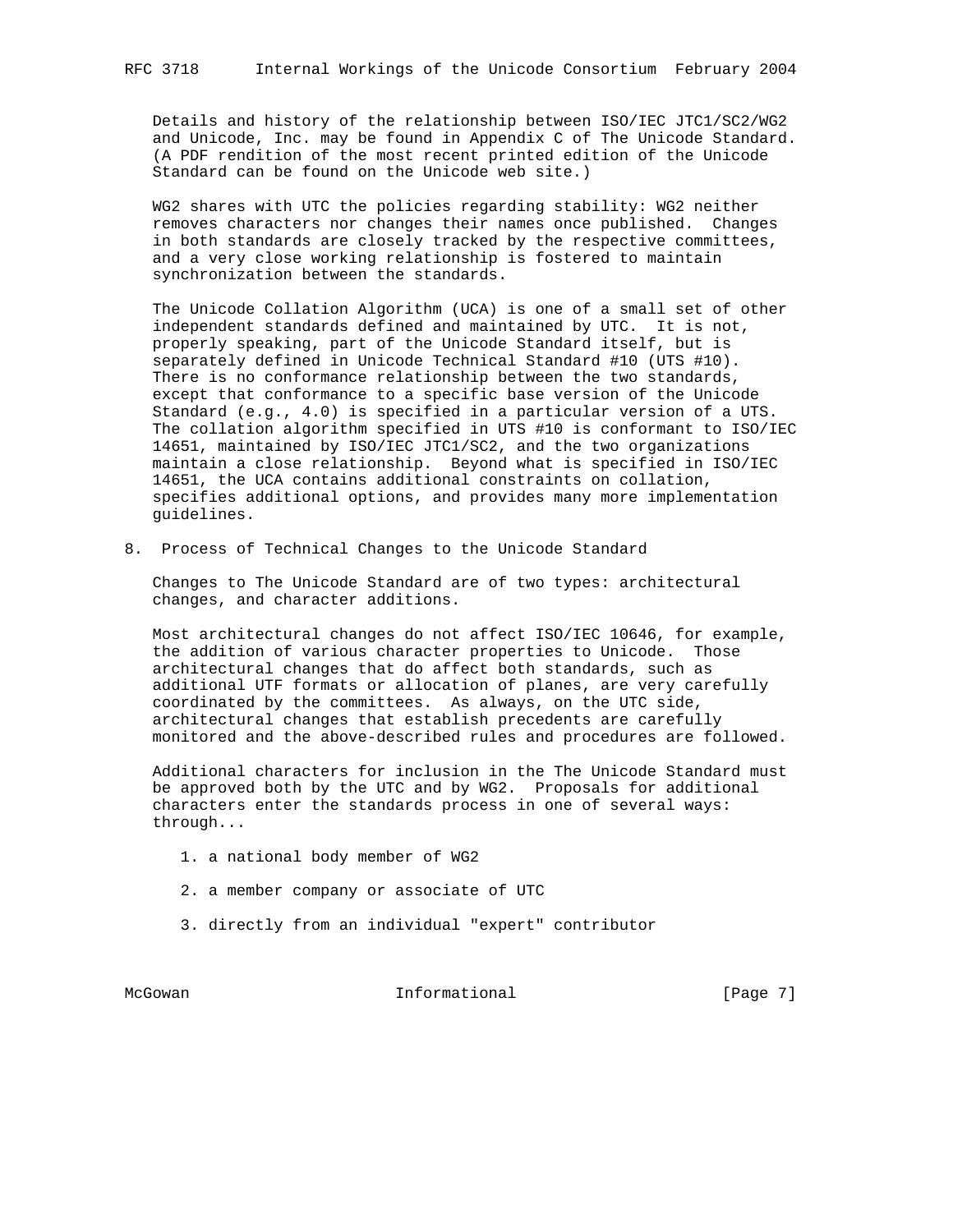The two committees have jointly produced a "Proposal Summary Form" that is required to accompany all additional character proposals. This form may be found online at the WG2 web site, and on the Unicode web site along with information about "Submitting New Characters or Scripts". Instructions for submitting proposals to UTC may likewise be found online.

 Often, submission of proposals to both committees (UTC and WG2) is simultaneous. Members of UTC also frequently forward to WG2 proposals that have been initially reviewed by UTC.

 In general, a proposal that is submitted to UTC before being submitted to WG2 passes through several stages:

- 1. Initial presentation to UTC
- 2. Review and re-drafting
- 3. Forwarding to WG2 for consideration
- 4. Re-drafting for technical changes
- 5. Balloting for approval in UTC
- 6. Re-forwarding and recommendation to WG2
- 7. At least two rounds of international balloting in ISO

 About two years are required to complete this process. Initial proposals most often do not include sufficient information or justification to be approved. These are returned to the submitters with comments on how the proposal needs to be amended or extended. Repertoire addition proposals that are submitted to WG2 before being submitted to UTC are generally forwarded immediately to UTC through committee liaisons. The crucial parts of the process (steps 5 through 7 above) are never short-circuited. A two-thirds majority in UTC is required for approval at step 5.

 Proposals for additional scripts are required to be coordinated with relevant user communities. Often there are ad-hoc subcommittees of UTC or expert mail list participants who are responsible for actually drafting proposals, garnering community support, or representing user communities.

 The rounds of international balloting in step 7 have participation both by UTC and WG2, though UTC does not directly vote in the ISO process.

McGowan **Informational** Informational **Informational** [Page 8]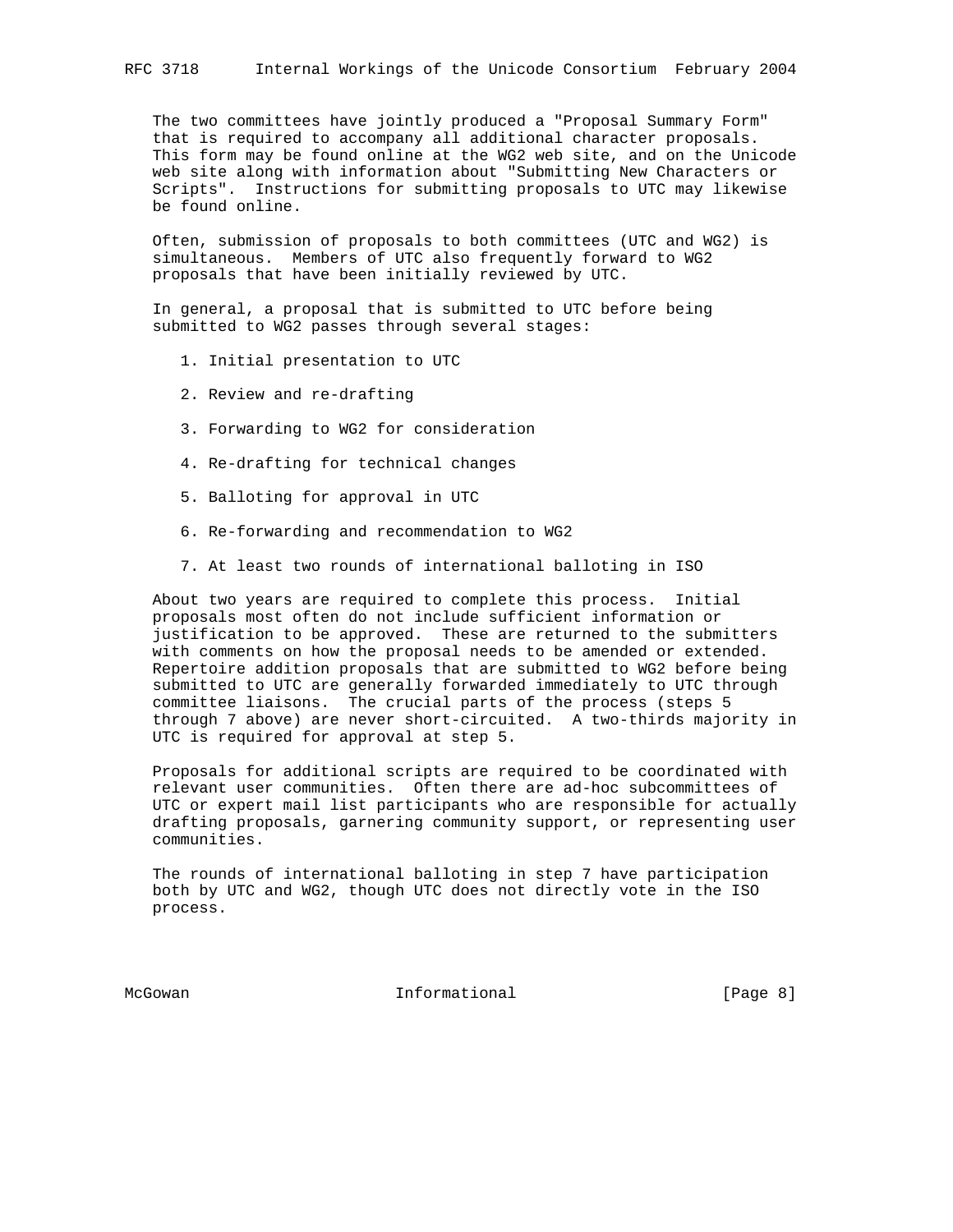Occasionally a proposal approved by one body is considered too immature for approval by the other body, and may be blocked de-facto by either of the two. Only after both bodies have approved the additional characters do they proceed to the rounds of international balloting. (The first round is a draft international standard during which some changes may occur, the second round is final approval during which only editorial changes are made.)

 This process assures that proposals for additional characters are mature and stable by the time they appear in a final international ballot.

9. Public Access to the Character Encoding Process

 While Unicode, Inc. is a membership organization, and the final say in technical matters rests with UTC, the process is quite open to public input and scrutiny of processes and proposals. There are many influential individual experts and industry groups who are not formally members, but whose input to the process is taken seriously by UTC.

 Internally, UTC maintains a mail list called the "Unicore" list, which carries traffic related to meetings, technical content of the standard, and so forth. Members of the list are UTC representatives; employees and staff of member organizations (such as the Research Libraries Group); individual liaisons to and from other standards bodies (such as WG2 and IETF); and invited experts from institutions such as the Library of Congress and some universities. Subscription to the list for external individuals is subject to "sponsorship" by the corporate officers.

 Unicode, Inc. also maintains a public discussion list called the "Unicode" list. Subscription is open to anyone, and proceedings of the "Unicode" mail list are publicly archived. Details are on the Consortium web site under the "Mail Lists" heading.

 Technical proposals for changes to the standard are posted to both of these mail lists on a regular basis. Discussion on the public list may result in a written proposal being generated for a later UTC meeting. Technical issues and other standardization "events" of any significance, such as beta releases and availability of draft documents, are announced and then discussed in this public forum, well before standardization is finalized. From time to time, the UTC also publishes on the Consortium web site "Public Review Issues" to gather feedback and generate discussion of specific proposals whose impact may be unclear, or for which sufficiently broad review may not yet have been brought to the UTC deliberations.

McGowan **Informational** Informational [Page 9]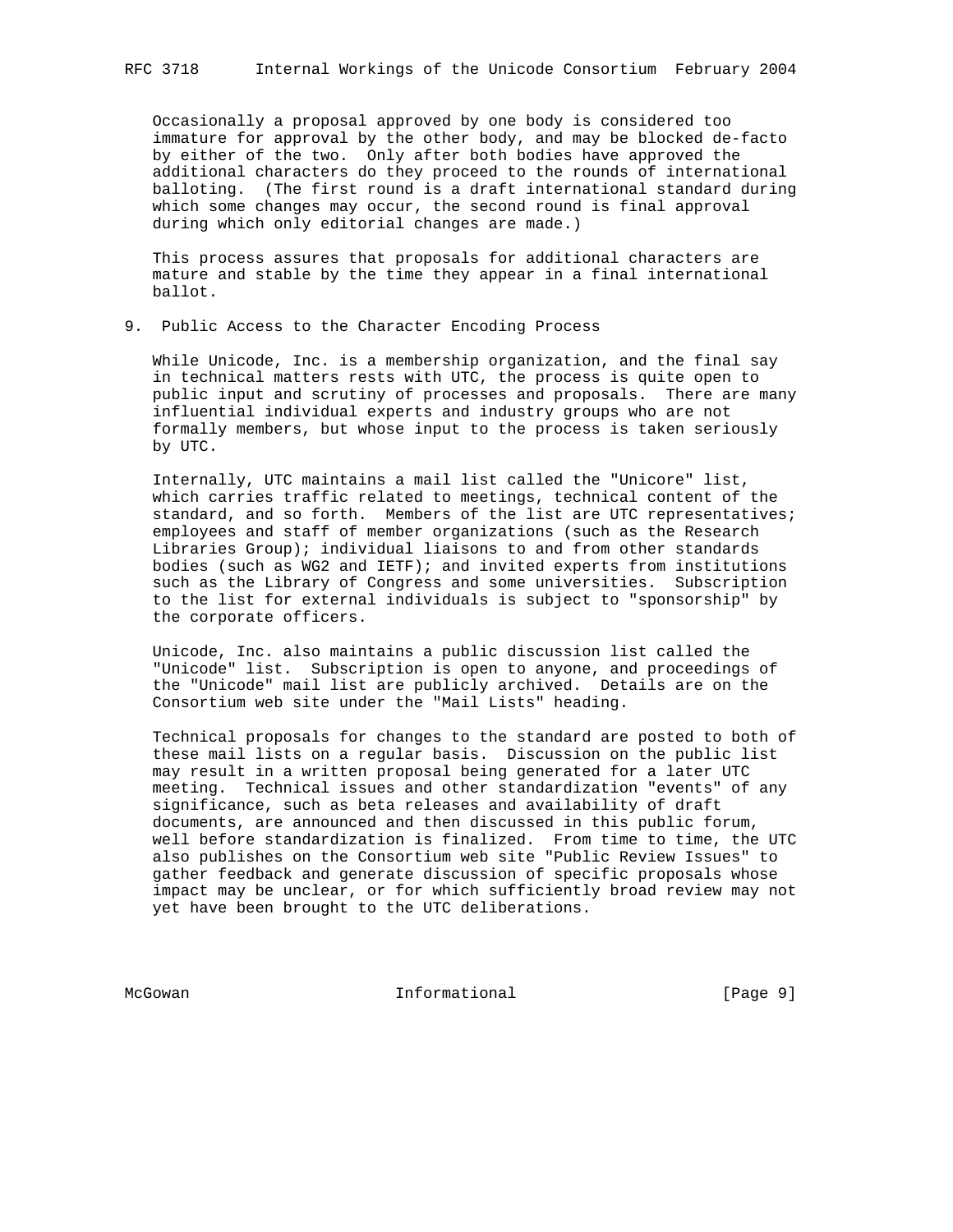Anyone may make a character encoding or architectural proposal to UTC. Membership in the organization is not required to submit a proposal. To be taken seriously, the proposal must be framed in a substantial way, and be accompanied by sufficient documentation to warrant discussion. Examples of proposals are easily available by following links from the "Proposed Characters" and "Roadmaps" headings on the Unicode web site. Guidelines for proposals are also available under the heading "Submitting Proposals".

 In general, proposals are publicly aired on the "Unicode" mail list, sometimes for a long period, prior to formal submission. Generally this is of benefit to the proposer as it tends to reduce the number of times the proposal is sent back for clarification or with requests for additional information. Once a proposal reaches the stage of being ready for discussion by UTC, the proposer will have received contact through the public mail list with one or more UTC members willing to explain or defend it in a UTC meeting.

10. Acknowledgements

 Thanks to Mark Davis, Simon Josefsson, and Ken Whistler for their extensive review and feedback on previous versions of this document.

11. Security Considerations

 This memo describes the operational procedures of an organization; the procedures themselves have no consequences for Internet Security.

## 12. Author's Address

 Rick McGowan c/o The Unicode Consortium P.O. Box 391476 Mountain View, CA 94039-1476 U.S.A.

 Phone: +1-650-693-3921 Web: http://www.unicode.org/

McGowan **Informational** Informational [Page 10]